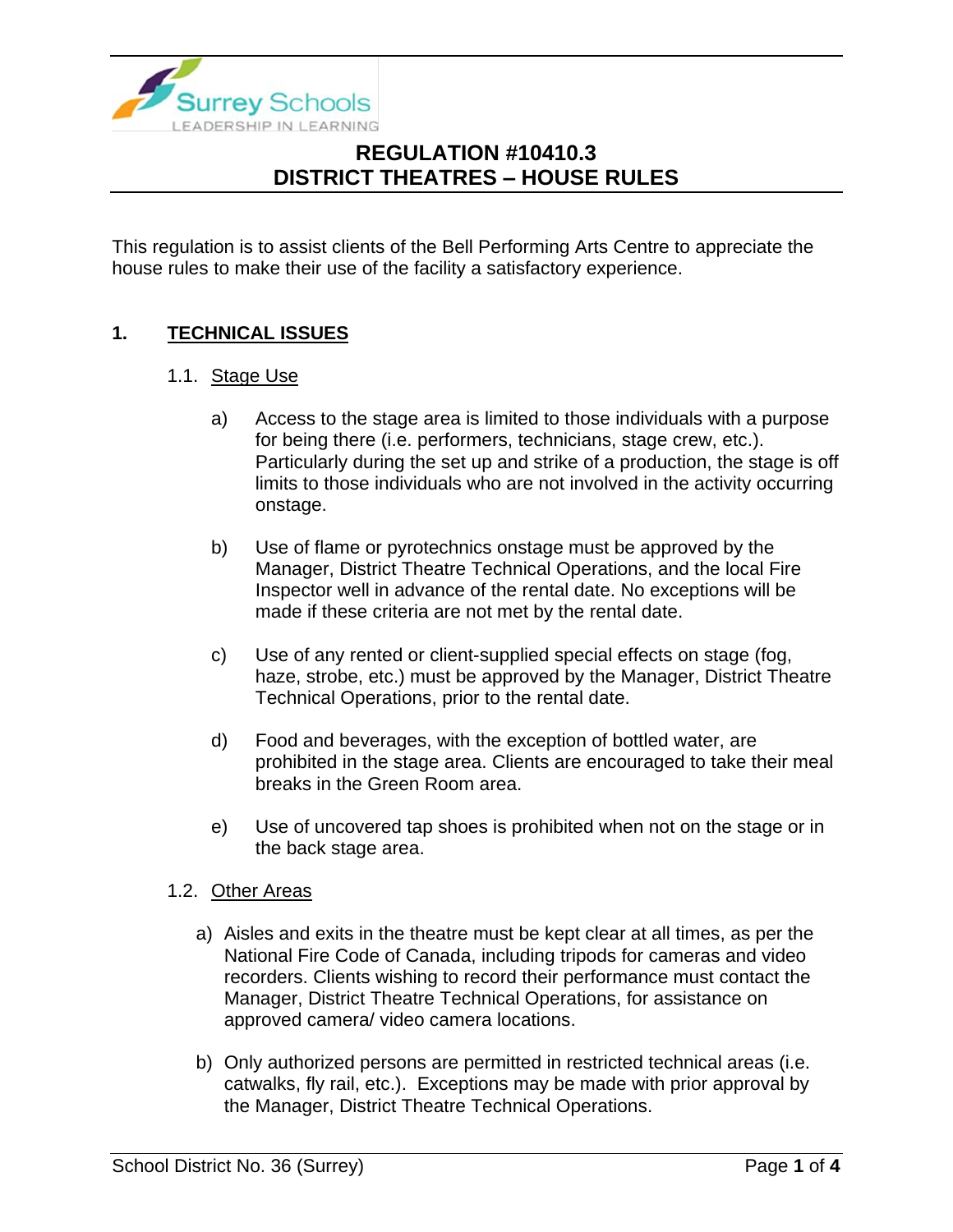

c) All theatre equipment is to be used exclusively in the designated theatre rental areas.

### **2. AUDIENCE SERVICES ISSUES**

#### 2.1. Food, Beverages, Merchandise

- a) Food and beverages, with the exception of bottled water, are prohibited in the audience seating area. Clients are encouraged to consume their food and beverages in the lobby area.
- b) No food or beverage may be sold or given away without authorization from the theatre management.
- c) All sales of merchandise onsite are subject to a 15% commission payable to School District No. 36 (Surrey). District schools and other internal users are exempt from this commission.
- d) All clients must supply their own change or cash floats for any sales in the lobby.
- 2.2. Seating
	- a) Audiences will only be allowed to enter the theatre seating area once the theatre management has given approval to open the doors.
	- b) Audience latecomers will be ushered into their seats at the discretion of the theatre management. Generally, this will occur during breaks in the performance.
	- c) Standing on or climbing over theatre seats in the audience chamber is prohibited.
	- d) Sixteen house seats reserved for every rental will be used at the discretion of the theatre management.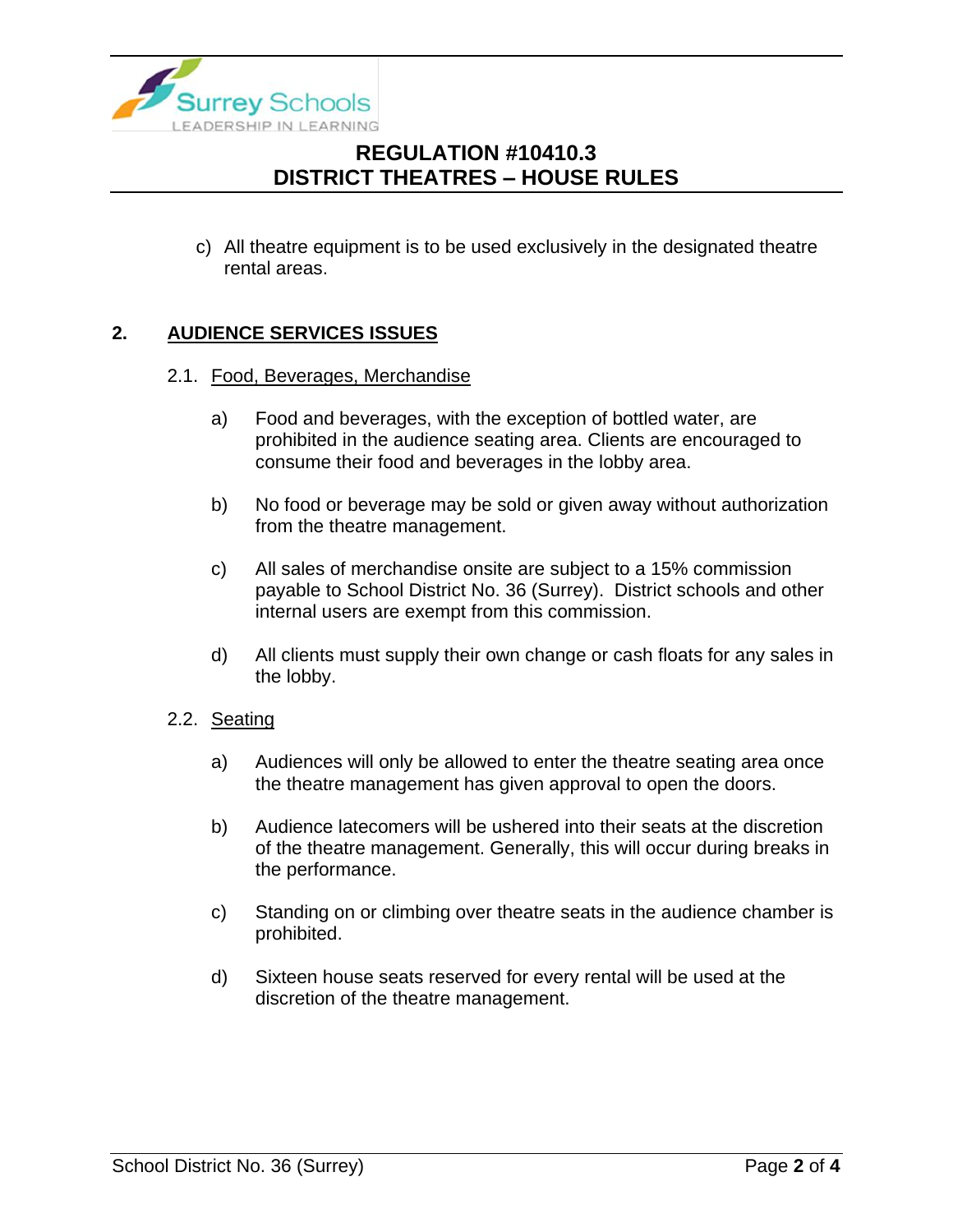

### 2.3. Other

Any use of flash photography and video recording equipment by the audience is at the discretion of the client. Clients should advise theatre management of their preferences and the ushers will endeavour to implement the client's decision.

### **3. ORGANIZATIONAL AND SCHEDULING ISSUES**

### 3.1. Access

- a) Access to the theatre can only be through the North Entrance and Elaine Godwin Stage door during technical rehearsals. Clients should advise their performers that this is where the pick up and drop off location is.
- b) All performances which occur while Sullivan Heights Secondary School is in session must have audience members enter and exit the theatre via the North Entrance.
- c) Any items related to a client's rental that must be delivered or picked up via the loading dock must be scheduled in advance with the theatre management. Unscheduled deliveries or pick-ups may be refused.
- 3.2. Scheduling
	- a) All crews are entitled to a 1/2 hour unpaid meal break after no more than 5 hours of work, as per British Columbia labour laws. This break is to be included in the schedule of the rental period. If this break is not provided, additional charges will apply.
	- b) Set-up of technical equipment must be included within the rental block. Most rentals will include the set up of technical equipment, a rehearsal or sound check, a performance, and the strike of technical equipment. The client's rental block should be scheduled accordingly.
	- c) All areas used by a client should be restored to the same condition that they were found at the beginning of their rental at the end of each rental period. Many events run back to back, therefore, the dressing